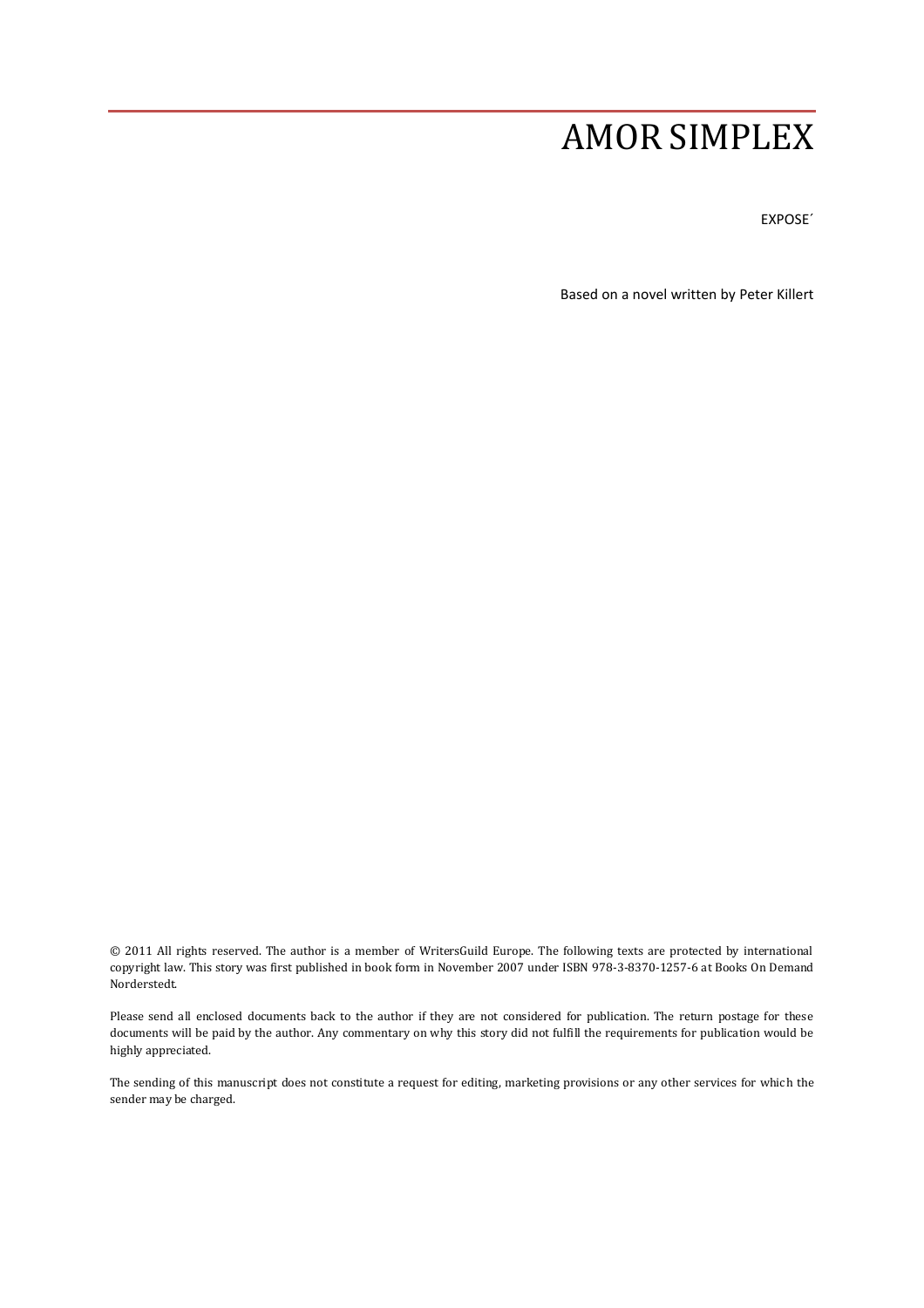## EXPOSÉ

#### FROM THE NOVEL TO THE MOVIE

A first remark: The perspective of the narrator chosen by the author might be a little bit complex. But this perspective - a two-level retrospective view from a First-Person-narrator who takes the perspective of his grandfather - gives the author the opportunity to switch between an emotional subjective narrator and an omniscient narrator. The complexity itself vanishes during the chapters in the novel. In a movie this complexity will automatically decrease by showing different times and perspectives, thereby giving the whole movie the depth and the framework of a historical saga.

The intention of this "Greatest story of all times" - as the First-Person-narrator calls it - is to describe the tension between a life based upon discipline, inner-perspective deepth, rationality and on the other hand a life of romantic behaviour, of the will to change the world and believing in the individual power to do this. The main characters are mirrored on two levels. Two persons re-inventing the past of two other persons in their histories.

This bow of tension is in all of us. Artists are trying to describe this tension. Art is always a compensation of sexual energy. But sometimes there are tragic people who are not able to describe this tension because their art is not recognized. They never experience love because hate is the dominating element in their individual bow of tension. This story is about these two kinds of human beings and how an unbelievable chain in fate is set free and changes history.

Stop considering fate and will as two forces fighting each other. The fate of will is Amor Simplex.

## CHAPTER 1 - WINGS OF A BUTTERFLY

The grandson of Erich Freyer is the First-Person-Narrator of this novel. He is convinced to have discovered the most important story of all times. A story that will change the life of everybody who is reading this story now. It starts with a strange gathering between his grandfather and a young man called Franz Riedmann at a hotel reception in Southern Germany a few years after the Second World War. Erich Freyer knows the name Franz Riedmann very well. A fellow student and a good friend of him which he met the last time in 1888 had the same name. This young man with the same name is the grandson of Erich Freyer's friend. Coincidence or Fate? - Erich Freyer decides to follow the invitation of the young Franz Riedmann and stays with the Riedmanns in Munich for a while. Riedmann jun. hopes to find out a little bit more about the mysterious grandfather. At this point the reader is already informed about the fact that last two weeks in Erich Freyer's life have just begun.

Franz Riedmann sen. already died in the First World War. At the end of his life he was a high-ranking officer in the German Army and responsible for writing military reports for the public and for the Head of the German Forces. Erich Freyer is very surprised because he remembers his friend as a dreamy artist, a young man full of idealism. It is hard to believe that Franz Riedmann started a military career. The diary and a lot of boxes with old materials, photos and letters, should help to understand what happened in the life of Franz Riedmann. Erich Freyer starts with the diary he found - for the next days he lives in a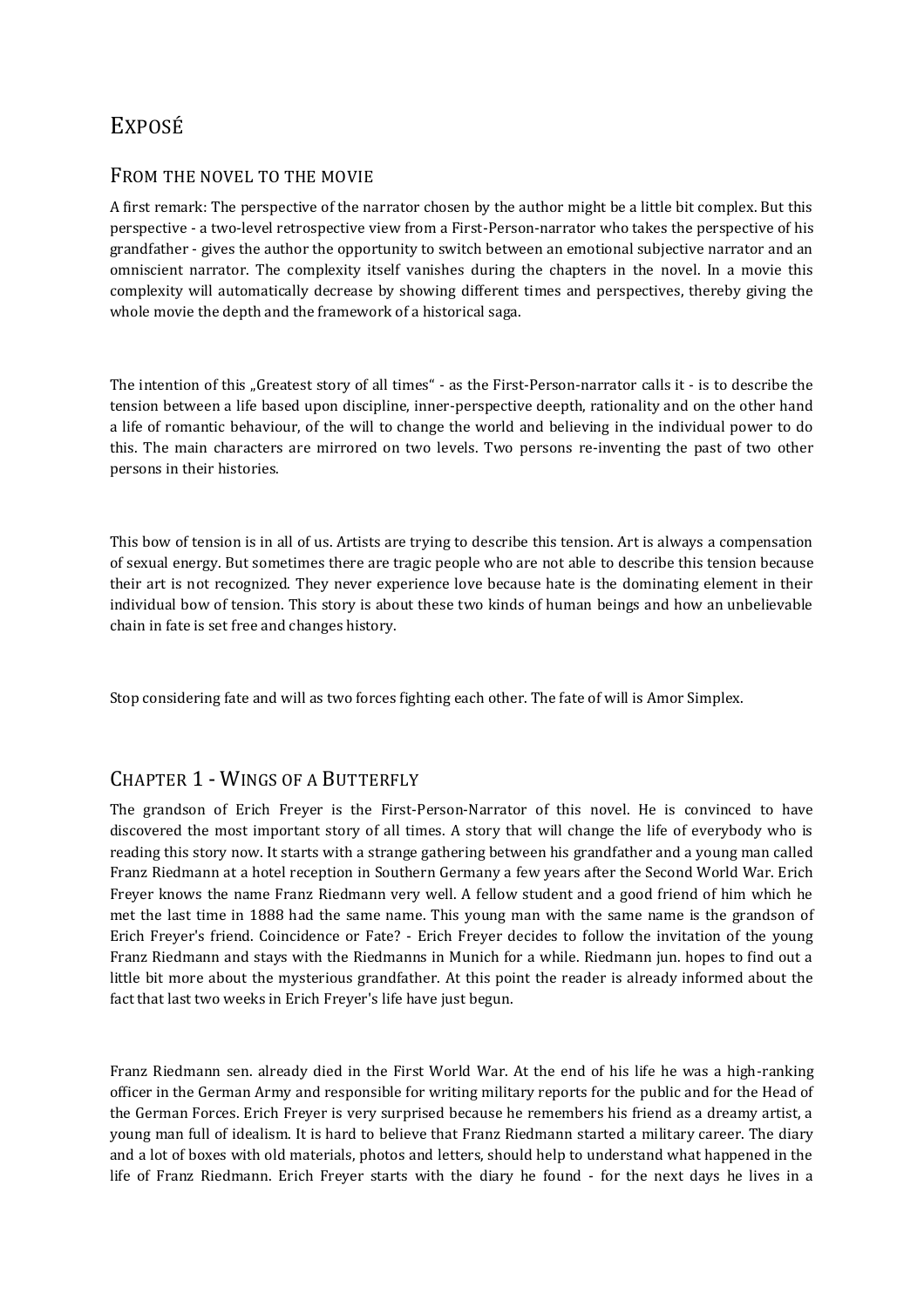guestroom in the attic of the Riedmanns' house. The whole story switches between the memories of the old Franz Riedmann and talks between Erich Freyer and the young Franz Riedmann.

#### CHAPTER 2 - KLARA

The diary found starts coincidentally on the same day Erich Freyer had seen Franz Riedmann the last time - on 3rd June 1888 in Vienna, the first cosmopolitic city in Europe at that time. On this day Franz Riedmann meets a young lady called Klara. Accidently Franz Riedmann bumps into Klara who falls and ruins her dress - an appalling situation for a young lady. Franz Riedmann falls in love with this slightly older lady and gives up everything in Vienna. He follows here by train, undiscovered and secretly. Erich Freyer could never understand this extremely romantic behaviour.

#### CHAPTER 3 - HOW THE FLOWERS GO TO SLEEP

Somewhere in Austria Franz Riedmann manages to be close to Klara and to get familiar with here life. He recognizes that she is married with a much older man working as a customs officer. His name is Alois. After a few weeks living at a farm and eking out a living with some smaller jobs, he risks to show himself to Klara. Klara is absolutely shocked but on the other hand completely overwhelmed by this consistency of love. She starts a continously extremely romantic love affair. The fresh lovers meet in the forest close to her house.

## CHAPTER 4 - ALL THE LOVE IN THE WORLD

One day Klara falls asleep with Franz Riedmann and recognizes much too late that she has to go back to her House in order to avoid a situation in which she has to explain herself to her husband. But her husband Alois already knows what is going on. He is about to kill both but before he hits for the last time Klara pleas for mercy. Like a half-dead dog Riedmann disappears in the forest.

Klara returns to the forest only to take care of Riedmann's wounds and injuries. Klara instinctively feels that everything is different now. His mind in the clouds with an unbelievable novellettish love makes it very difficult for him to come back with his feet on earth. This love does not have a future. But it needs a future. After a few days Klara unveils that she is pregnant and she told everything to her husband. She has taken a clear decision. A dreamy life without substance, without knowing, what will happen the next day, is not the life she wants to have. All the love in the world can not feed a crying baby.

#### CHAPTER 5 - THE PHILOSOPHY IN THE GUTTER

Riedmann leaves the forest. He ist completely down, tries to commit suicide without success. After a few weeks he is back in Vienna as a poor tramp. He builds his own philosophy. He makes a clear cut, a clear line between his mind and the world outside. Slowly he recognizes the contradictions in himself and after a while he somehow manages to combine his life as a tramp with another big talent besides writing (something that has already been described in the first chapter by Erich Freyer). He is a very gifted painter and he is able to sell a few of his paintings to tourists on the streets of Vienna.

One day he recognizes a man (Adam Malig), a woman (Marlene, Malig's sister) and a boy (Marlene's son) who he encounters regularly while strolling through the streets of Vienna. Riedmann and the boy start fooling around and after a few times Riedmann learns to laugh again.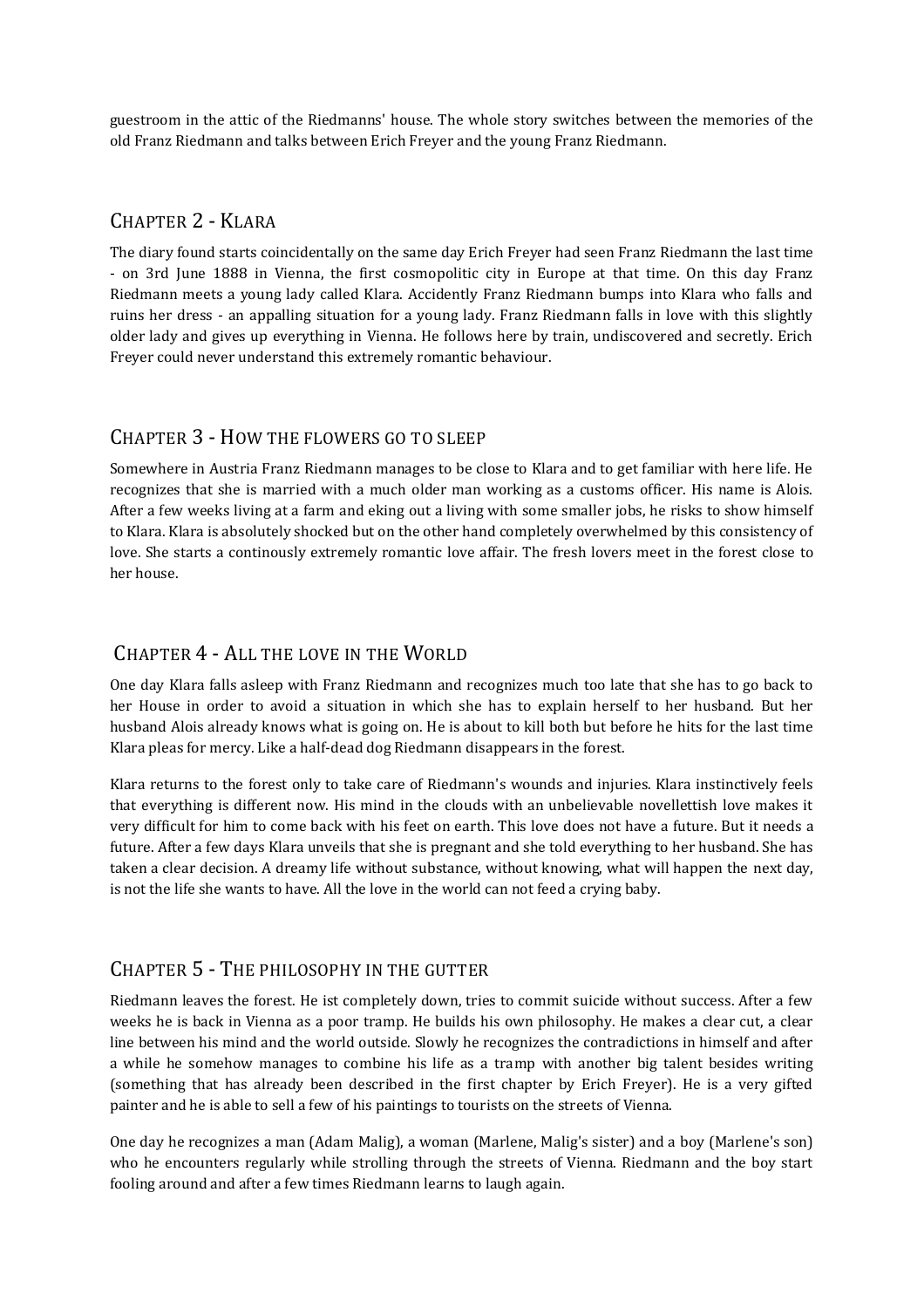## CHAPTER 6 - THE BOW OF TENSION

The Bow of Tension is in all human beings. This is the conclusion that Riedmann drawed after having started his new life. Marlene lost her husband and is in a similar situation like Riedmann was in the past. Adam offers Riedmann a new job. He is looking for a good illustrator who is going to draw pictures of things for a catalogue used in an auction in a famous house in Vienna.

Riedmann knows that his new life has just started.

He falls in love with Marlene after it turns out that he is the only one who can overrule the psychological blockade from which she is suffering since the loss of her husband.

Almost at the same time a key-person of the political Berlin and a very good friend of Malig visits Vienna. His name is Count Magnus von Steyer-Hohenstein. He offers Malig and Riedmann new jobs in the German Forces. He is impressed by Riedmann's personality and wants to have these talents in his team that has to recruit - the German Emperor seems to put a lot efforts into building up a strong military in Germany.

Riedmann marries Marlene, they have another child and they all move from Vienna to Berlin.

## CHAPTER 7 - LETTERS, NEVER SENT

It is almost 1907 - after 19 Years Riedmann receives a letter from Klara. She has cancer and only a few weeks to live. She simply wants to tell that "the boy" is now grown up - and he is so much like his father, his real father - she is very proud of him. She asks Riedmann to visit Vienna and see her for a last time. Now that Alois is already dead for a few years Riedmann can come close to his son if he wants to.

Riedmann tells Marlene everything about this letter. Marlene is convinced that Riedmann should visit Klara for a last time. Even if he wants to bring the boy with him to Berlin - she would accept his decision. Riedmann starts a journey to Vienna and into his past.

Riedmann meets Klara in a hospital. He is very upset because Klara is almost dead. She tells him about his son and she gives him all the letters she wrote to him and that were never sent. These letters, beginning with the day when Riedmann left the forest, also tell the story about Alois and his relationship to this child. It was the deepest kind of hate that a young man had to deal with. Klara believes that the boy has the same strength and qualities as his father. The boy does not know the truth - it is upto Riedmann to meet him the next morning and tell him everything. Riedmann reads the letters during the night - in the morning Klara is dead.

Riedmann decides not to meet his son. The boy should live his life as he is used to. He does not want to confuse this young man. Not yet, maybe some day in the future.

## CHAPTER 8 - STROKE OF FATE

Riedmann comes back to Berlin on Christmas Eve 1907. When he arrives in front of his house the whole house is on fire. He is in panic because he does not know where his wife and the baby are. Only Marlene's son is already safe. Then a hero comes out of the burning house, half of his face and his body completly burned, carrying Marlene and the baby. Only after a few minutes he is able to see who is the hero: Adam Malig has rescued his family. Malig dies on the street in front of the house. Riedmann tells him that he will never forget what he has done for him.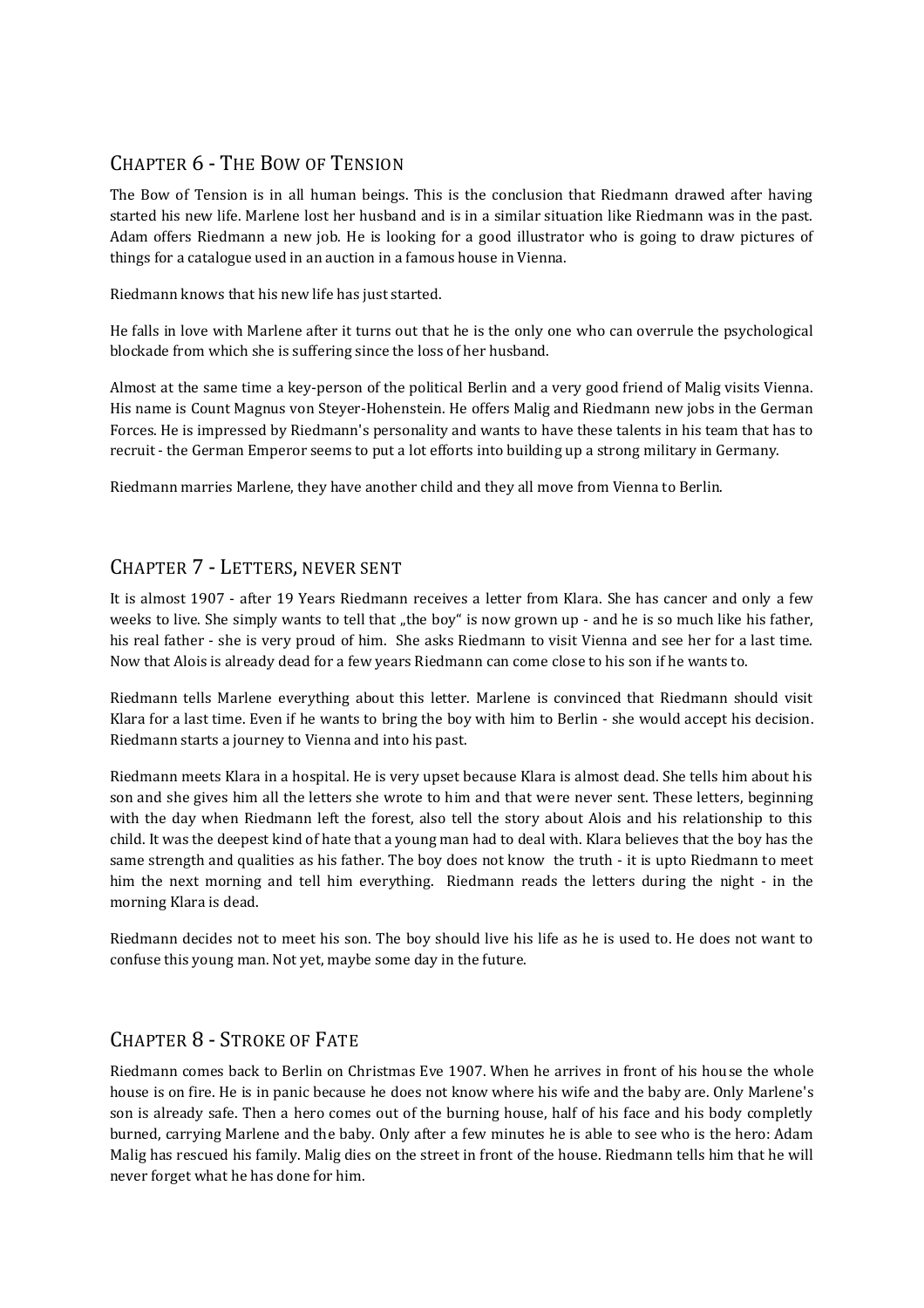This stroke of fate stops all thoughts that Riedmann had regarding his past. Instead of going to Vienna and meeting his old love he should have stayed at home and maybe this disaster could have been avoided.

#### CHAPTER 9 - TANNENBERG

With the death of Adam Malig Riedmann gets new responsibilities. Steyer-Hohenstein expects that Riedmann should replace Malig somehow. Riedmann is placed as high-ranking officer in the second row of the German Army Leadership.

The First World War is about to begin and after having concentrated on adminstrative functions only Riedmann now has to report from the big battle at Tannenberg. One German army has destroyed three Russian armies. Paul von Hindenburg is the heroic figure of the battle who has made this great victory possible. Riedmann has to interview Hindenburg and to outline Hindenburg's impressions into a voluminous article for the history book of the German Army.

Due to a misunderstanding Riedmann comes to the battleground of Tannenberg through an unofficial way. Instead of seeing the clean battleground, lucky soldiers and proud military authorites he sees the mess after the battle - thousands of soldiers close to death, suffering from pain and unbelievable brutality - this shock makes him veer off the straight-and-narrow. Riedmann has now already witnessed what the world will see and suffer from in the years to come. Tannenberg was the first battle in which killing was industrialized. Riedmann cannot see the pride and glance behind the scene. This is exactly what he is told by Hindenburg.

In the end Riedmann's article does not outline the glory of this battle but only its bitterness. Hindenburg is upset about this behaviour of a German soldier and sets the order to degrade Riedmann who has now to fight in the battlegrounds in France for Germany as an ordinary soldier.

## CHAPTER 10 - HE BREATHED THE SKY

Steyer-Hohenstein is very disappointed. He tells Riedmann that this article was like a signature for his own death sentence. Riedmann does not care about this. He felt obliged to write his opinion and he is and he was never able to ignore his idealism.

Riedmann is set to fight in the first row of an artillary division close to Verdun. He manages to survive quite a long time. Most soldiers in these lines of fire die very soon. He sees what he has described in his article before - horrible battles, death without mercy.

Ironically - and this is copied from so many tragical war novels - Riedmann receives a headshot while he sees a butterfly on the battleground during a fighting break.

## CHAPTER 11 - THE FATE IS THE CHILD OF LOVE

Franz Riedmann is dead. But the story and the unreveiled big circumstances that have changed the world are moving on. This chapter is more about "the boy" who also fought in a divsion in the first row. He was also gifted with talents, has a deep kind of idealism in him but nobody has ever recognized this. He has the same strength, the same deep knowledge about the tensions in him but in some way he is the complete opposite of his father. He does not want to solve the discrepancies in him and find a way to survive in this world - everything he does is an attempt to bring the fight in his mind into the world.